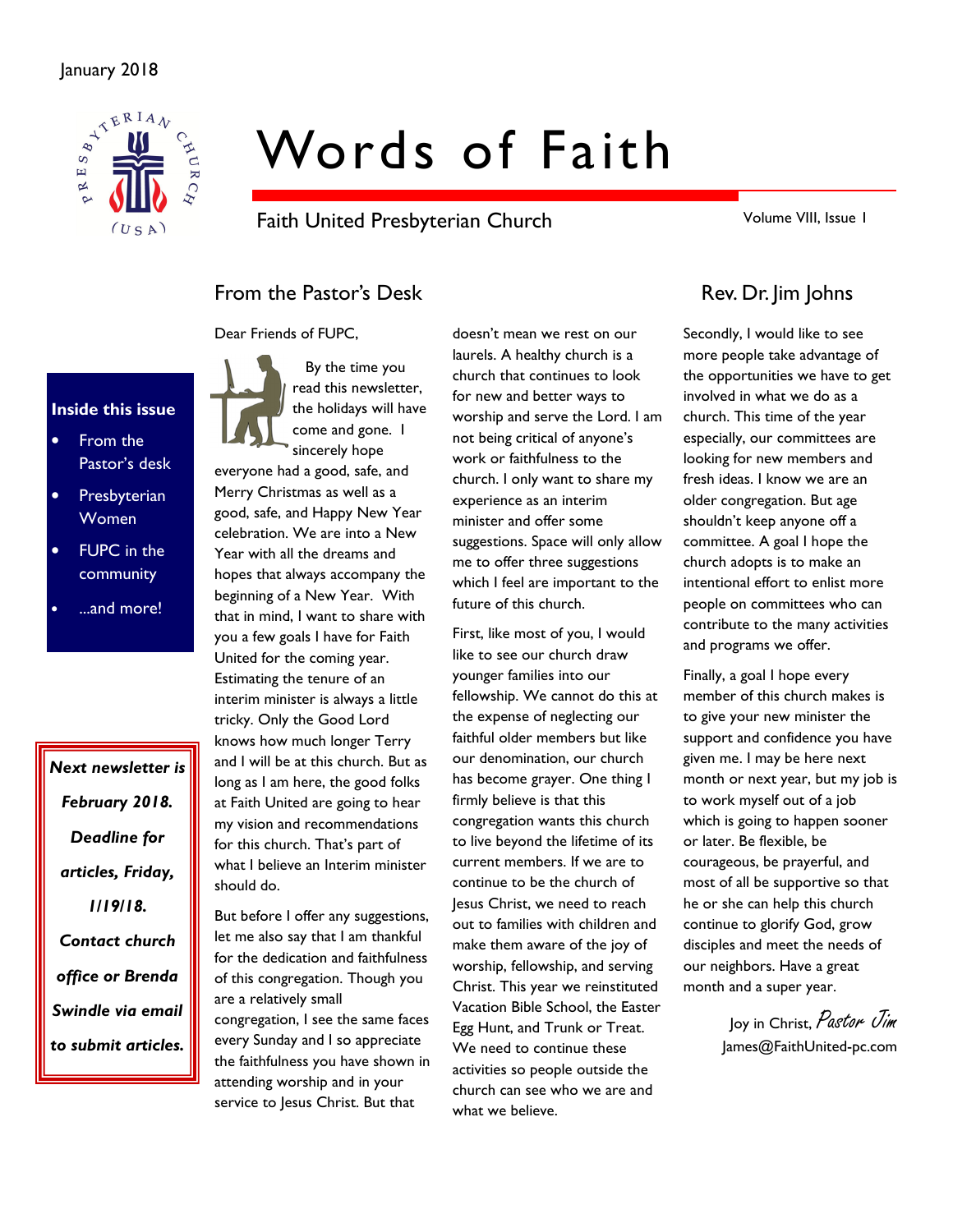### Presbyterian Women Mary Marxer

FUPC Presbyterian Women Bible studies/ Circles meet monthly. Feel free to contact Mary Marxer if you need more information or contact a circle leader. The 2017-2018 Bible study is Cloud of Witness, books are available for purchase at \$11 each.

Tuesday Morning Circle-2nd Tuesday, 10:30 a.m. Next meeting, 1/9. Circle moderator, Linnie Hinkle.

Thursday Morning Circle-2nd Thursday, NEW TIME, 10 am at the church, Next meeting, 1/11. Co-Moderators, Patsy Craig and Sharon Meurer.

Tuesday Evening Circle-3rd Tuesday, 7:00 pm in members homes. Next meeting, 12/19, Circle moderator, Irene Simpson.

The Starboard Stitchers will no longer meet on a monthly basis. See the article below to see what this ministry has accomplished through the years. Our gratitude and thanks to all who have participated!

## Starboard Stitchers no longer meeting monthly!

The Starboard Stitchers was formed in the early 1990's when an interim minister encouraged us to form mariner's groups based on common interests. It started out as a fairly good size group and met monthly to work on our own projects. For a number of years we sponsored a Silent Auction and raised money for needed items in the church. From the proceeds, we purchased the American and Christian flags, the green antependia, the wooden

bench and chair, refinished the communion set, pitchers for the kitchen, and seed money for painting the sanctuary in lighter, more updated colors from the 60's antique green. We have also made helmet liners for the troops, the ornaments for the Chrismon tree, the wall quilt in the Fellowship Hall, the banners in the Fellowship Hall, 40 quilts for the Ronald McDonald House, tee shirt bags and over 1000 animals for NDSM's clinic.

While we would like to continue with the tee shirt bags used for those without cars at NDSM and animals for the children getting shots at NDSM's clinic, we have decided to stop the monthly meetings since there are only 4 attending. We have placed patterns

and items needed for finishing the animals in the credenza in the front of the Adult Sunday School room. We would like to encourage others to help by sewing or stuffing the items as they are much appreciated by the nurses and children. Pick up a pattern and just sew around the outside, leaving an opening for stuffing or pick up one of the sewn animals and stuff it - good to keep your hands busy while watching TV! Return finished animals to bottom of credenza and we'll be sure to get them down to the clinic.





Starboard Stitchers (featured 1/2014) Photo credit: Caitlin Harrison, Dallas Morning News (Left to right) Nancy Bond, Doris Rose, Lorna Acker, Til Rathbun, Margaret Jones, Lois Duell, Jeanne Sawyer

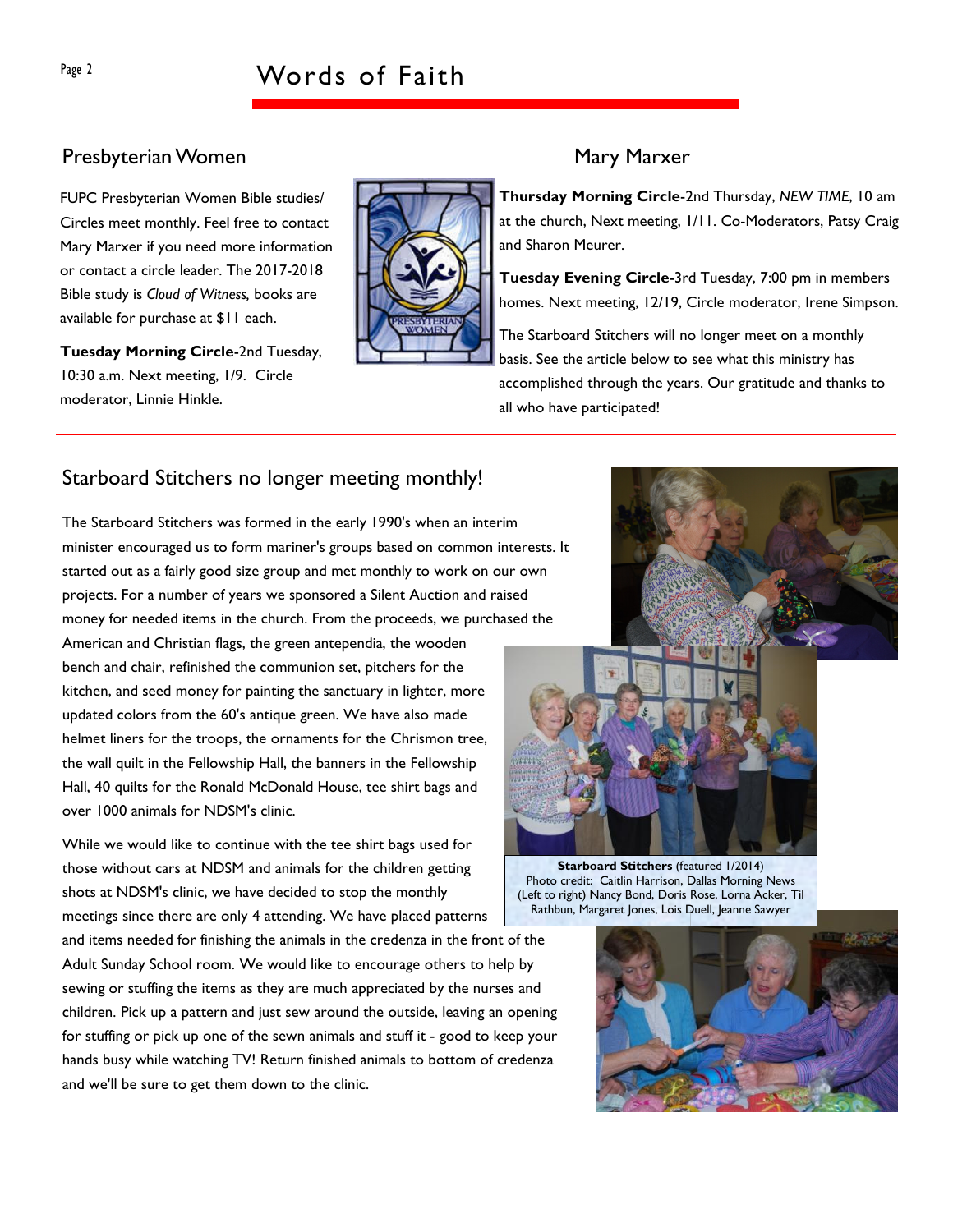## Happy Birthday!

| January 4              | January 7                | January 10        | January 22           |  |
|------------------------|--------------------------|-------------------|----------------------|--|
| lim Laclede            | * Janet Marxer Rodriguez | Ralph Miller<br>秦 | <b>※ Quinn Moser</b> |  |
| January 9<br>January 6 |                          | January II        | January 27           |  |
| David Kirchmeyer<br>豢  | Dick Nelson              | Doris Rose        | <b>Tracy Tiemann</b> |  |

# Prayer Concerns

#### Prayers for:

- Dale Durcholz
- **Elizabeth Hendricks**
- Roger Jones
- Ray Kirchmeyer (David's brother)
- **Lilas Kinch**
- Sugie Maxfield
- ♥ Sherrard Family
- Glen Sparks
- Alan Swope
- Dennis Van Deventer
- Margaret Plunkett

#### Rehab/At Home:

- ♥ Bobbie & J.R. Jones
- ♥ Margaret Jones
- ♥ Joanne McKnight
- Anne Mobley
- ♥ Wanda Mosher
- Freddie Simmons
- Jack Walden (Austin with daughter, Morgan McFall, 401 W. Liveoak Street, Austin, TX 78704)

# Outreach & Evangelism

Pancake Breakfast—Our next Community Breakfast is Saturday, January 13, 8 to 10 a.m. Join us as we share food and fellowship with our neighbors and each other.



# Notes & News from the Pews



#### Email address update

Mary Marxer new email address MarySMarxer@aol.com

#### Meet 2 new grandbabies!

Benjamin Lee Kosa, born 11/1/17, 8 lbs. 4 oz., 191/2 inches. Parents, Lauren & Erik. Big Sis: Genevieve "Evie." Washington D.C.

Carson Alexander McCotter, born 12/14/17, 7 lbs. 8 oz., 21 inches. Parents, Brian and Susan. South Africa

Proud grandparents are Dick and Nancy Smith. They were able to visit and meet both newborns. They return from their travels on Friday, January 12.



Benjamin Lee Kosa



Carson Alexander **McCotter**